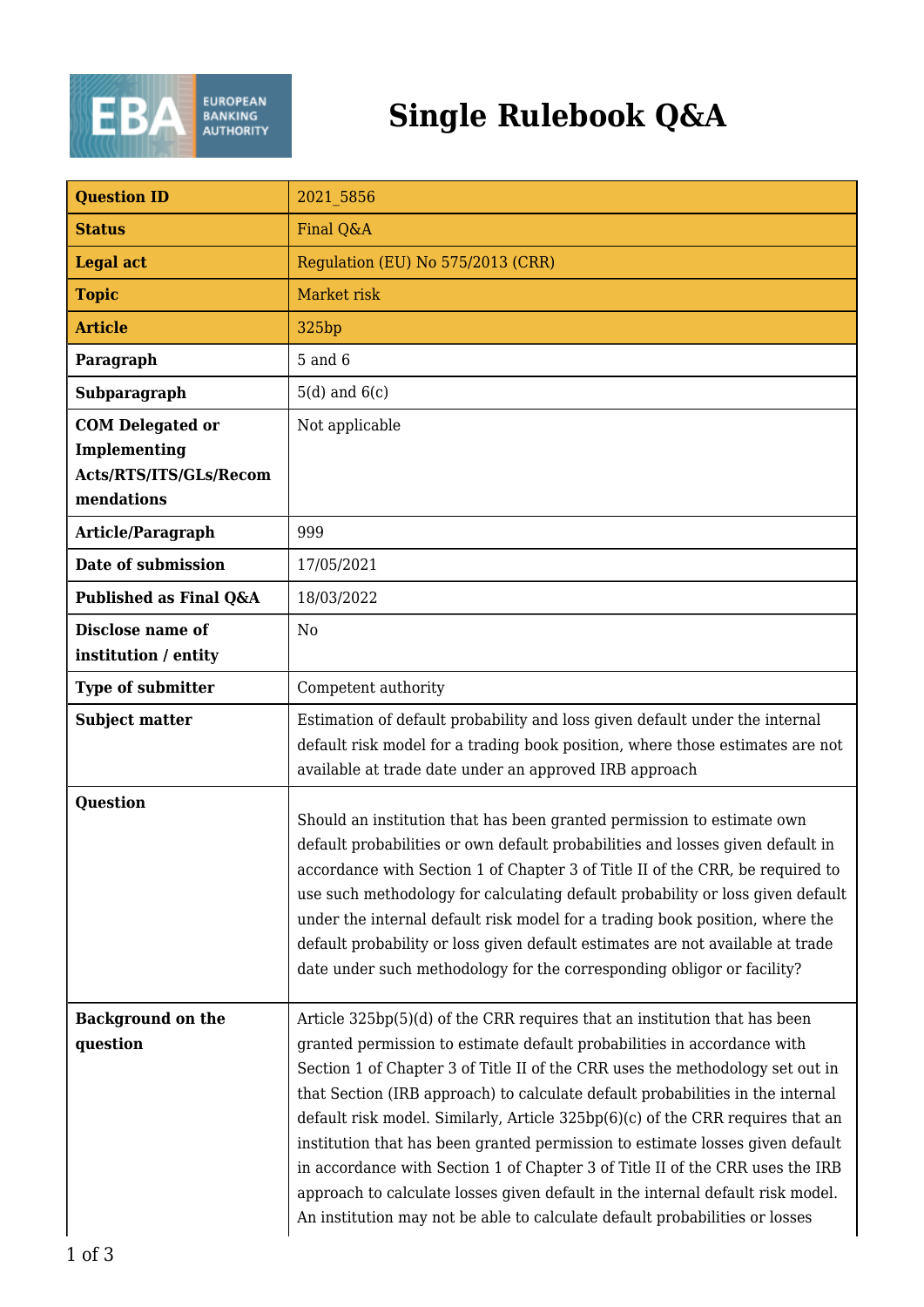|                     | given default based on the IRB approach for a particular trading book<br>position, even though it may have been granted permission from competent<br>authorities to use the IRB approach in accordance with Section 1 of Chapter<br>3 of Title II of the CRR for an exposure class or a rating system that would be<br>applicable to that position. E.g. this could be the case when, for the issuer of<br>a trading book position, there is no corresponding exposure in the non-<br>trading book, which would fall in the scope of an approved rating system. In<br>this case, for the purpose of the internal default risk model, the institution<br>may revert to the approaches set out in Article 325bp(5)(e) and Article<br>$325bp(6)(d)$ of the CRR. |
|---------------------|--------------------------------------------------------------------------------------------------------------------------------------------------------------------------------------------------------------------------------------------------------------------------------------------------------------------------------------------------------------------------------------------------------------------------------------------------------------------------------------------------------------------------------------------------------------------------------------------------------------------------------------------------------------------------------------------------------------------------------------------------------------|
| <b>Final answer</b> |                                                                                                                                                                                                                                                                                                                                                                                                                                                                                                                                                                                                                                                                                                                                                              |
|                     | For the purpose of calculating the probability of default (PD) estimate for a<br>trading book position under the internal default risk model, where an<br>institution has been granted permission to estimate PDs in accordance with<br>the IRB approach set out in Part Three, Title II, Chapter 3, Section 1 of the<br>CRR for the corresponding issuer and where the PD estimate of that issuer is<br>available under the IRB approach at the calculation date, as specified in<br>Article 325bp(5)(d), the institution must use the methodology under the IRB<br>approach to estimate the PD.                                                                                                                                                            |
|                     | Where the PD estimate of that issuer is not available under the IRB approach<br>at the calculation date, the institution should use one of the following<br>approaches:                                                                                                                                                                                                                                                                                                                                                                                                                                                                                                                                                                                      |
|                     | 1. the IRB approach, provided that the institution complies with the<br>requirements set out in Part Three, Title II, Chapter 3, Section 1 of the<br>CRR for that issuer;<br>2. one of the approaches set out in Article 325bp(5)(e).                                                                                                                                                                                                                                                                                                                                                                                                                                                                                                                        |
|                     | Analogously, for the purpose of calculating the loss given default (LGD)<br>estimate for a trading book position under the internal default risk model,<br>where an institution has been granted permission to estimate LGDs in<br>accordance with the IRB approach set out in Part Three, Title II, Chapter 3,<br>Section 1 of the CRR for the corresponding exposures and where the LGD<br>estimate of that position is available under the IRB approach at the<br>calculation date, as specified in Article $325bp(6)(c)$ , the institution must use<br>the methodology under the IRB approach to estimate the LGD of that<br>position.                                                                                                                   |
|                     | Where the LGD estimate of that position is not available under the IRB<br>approach at the calculation date, the institution should use one of the<br>following approaches:                                                                                                                                                                                                                                                                                                                                                                                                                                                                                                                                                                                   |
|                     | 1. the IRB approach, provided that the institution complies with the<br>requirements set out in Part Three, Title II, Chapter 3, Section 1 of the<br>CRR for that position;<br>2. one of the approaches set out in Article 325bp(6)(d).                                                                                                                                                                                                                                                                                                                                                                                                                                                                                                                      |